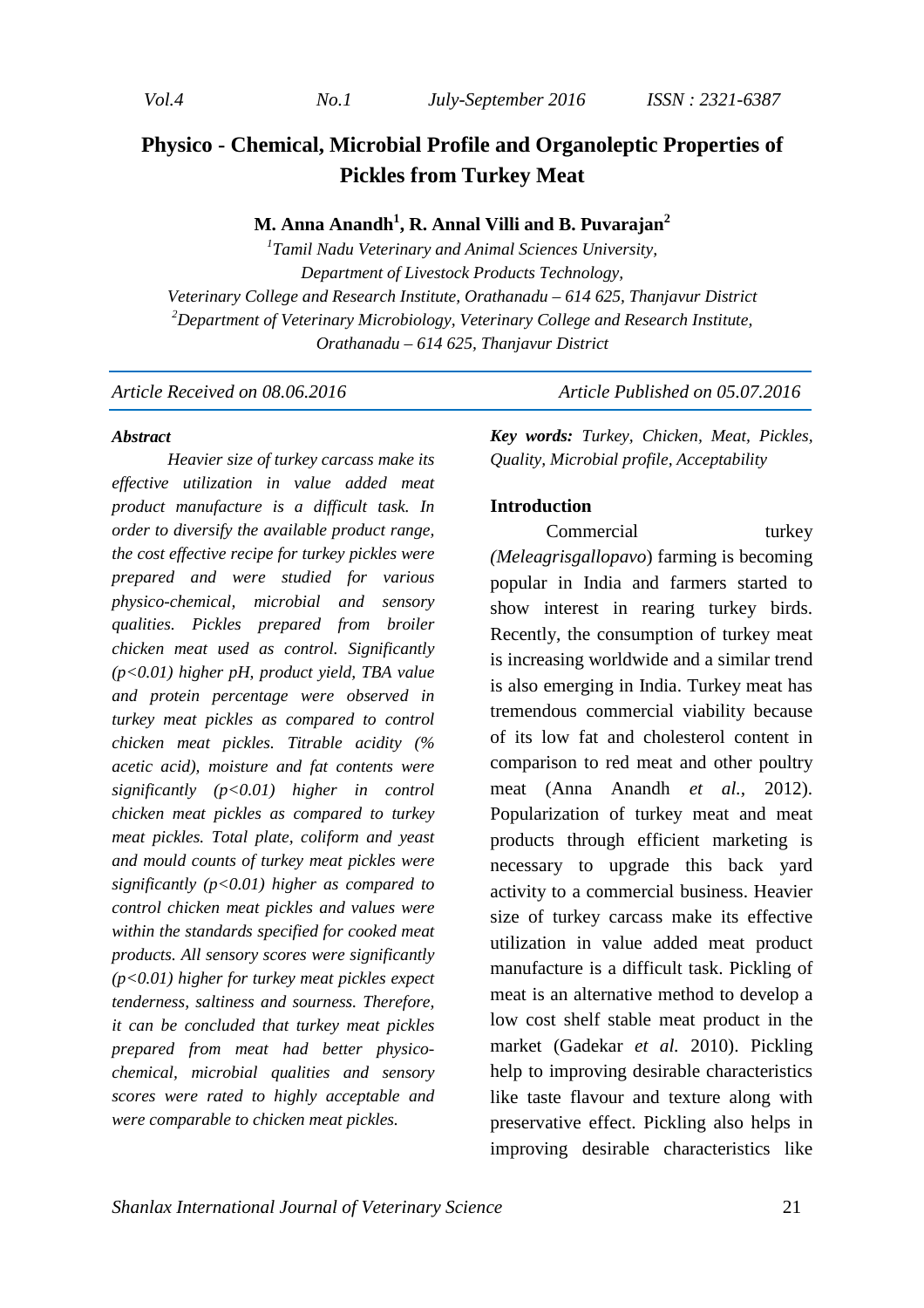taste, flavour and texture along with preservative effect. Therefore, in order to diversify the available product range, the cost effective recipe for turkey pickles were standardized and their quality characteristics were evaluated.

### **Material and methods**  *Turkey meat*

Beltsville Small White turkey *(Meleagrisgallopavo*) were procured from Instructional Livestock farm Complex and individually weighed after overnight fasting (except for water) and then slaughtered. The turkeys were killed by cutting the jugular vein and carotid artery on one side of the neck near atlanto occipital joint. After bleeding the carcasses were scalded at  $58\pm2$  °C for 2min, handpicked and manually eviscerated. The meat separated from the turkey carcass and meat cut into small cubes (1 cm  $\times$  1 cm  $\times$ 1 cm). The turkey meat cubes were used for preparation of turkey pickles.

### *Chicken meat*

Boneless broiler meat was purchased from local broiler meat processor. The broiler meat cut in to small cubes (1 cm  $\times$  1 cm  $\times$  1 cm) and broiler meat cubes were used for preparation of chicken meat pickles.

#### *Spices and condimentsmix*

Dry spices viz. aniseed  $(10\%)$ , black peper (10%), capsicum (8%) caraway seed (10%), cardamams (5%), cinnamum (4%), cloves (1%), coriander (20%), cumin seed (22%) and turmeric (10%) were cleaned to remove the extraneous materials and dried in oven at 50º C for 4 h. The ingredients were ground in a grinder and sieved through a fine mesh. For preparation of condiments mix, fresh garlic and ginger were procured from the local market and were peeled of the external covering. The required quantities were cut in to small bits and mixed in a laboratory blender to a fine paste.

### *Product formulation*

The formula for turkey meat pickles was developed after conducting a series of preliminary trials. The turkey meat pickle formulation consisted of turkey meat 100.0%, spice mixture–5.0%, red chilli powder – 4.5%, garlic paste – 5.0%, ginger paste – 5.0%, Jeera - 1.0%, mustard seeds  $-1.0\%$ , asafetida  $-1.0\%$ , fenugreek seeds – 1.0%, salt–3.0%, turmeric - 2.5%, Vinegar – 10.0% and gingili oil 50%. Pickles prepared from broiler meat used as control.

## *Process schedule for preparation of tripe pickles*

The turkey meat/ chicken meat cubes were mixed with turmeric powder and marinated for 1 hr at  $5\pm2$ °C for uniform dispersion. Then the turkey / chicken meat pieces were pressure cooked at 15 psi for 10 min and then used for preparation of pickles. The pressure cooked turkey / chicken meat pieces were deep fried in heated gingili oil till golden brown colour appeared and were kept separately. The mustard seeds, fenugreek seeds, condiments, red chilli powder and spice mix were shallow fried in the remaining gingili to get the "golden brown stage". Salt and fried turkey / chicken meat pieces was added to it and allowed to boil for two min. Then, vinegar was added to make a broth and heated with high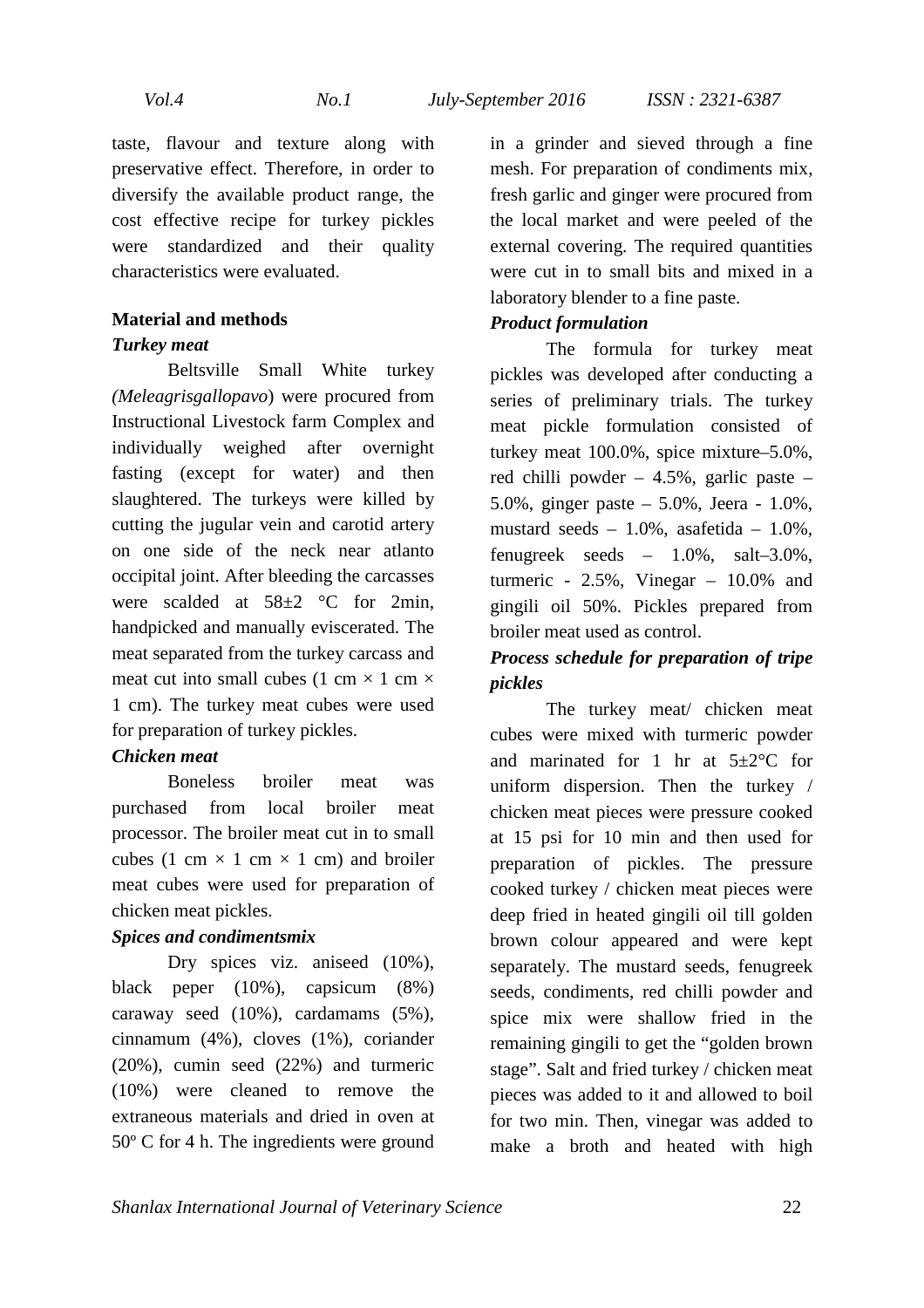constant stirring till boiling started. The turkey / chicken meat pickles were allowed to cool to room temperature. After cooling the turkey / chicken meat pickles were packed in the polyethylene terephthalate (PET) 100 g bottles and stored at  $32 \pm 2$ °C. The products were evaluated the various physico-chemical parameters, microbial profile and sensory attributes on a 9 - point hedonic scale after 7 days maturation period.

### *Physico-chemical characteristics analysis*

The pH of turkey / chicken meat pickles were determined by using digital pH meter (Century Instruments Ltd, India).The weight of pickled products were recorded before and after pickling and the yield was calculated (product yield  $=$  weight of pickles / weight of raw products×100) and expressed as percentage. Procedure of APHA (1984) was used for estimation of titrable acidity (% acetic acid). The procedure of Witte *et al.,* (1970) was followed to estimate thiobarbituric acid value (TBA). The moisture, protein and fat contents of turkey / chicken meat pickles were determined by standard methods using hot air oven, kjeldahl's assembly and soxhlet ether extraction apparatus, respectively (AOAC, 1995).

### *Microbial profile*

Total plate, coliform, yeast and mold of freshly prepared turkey / chicken meat pickle samples were determined by the methods described by APHA (1984). Readymade media (Hi-media Laboratory Pvt. Ltd., Mumbai, India) used for enumeration of microbes. Preparation of samples and serial dilutions were done

near the flame in a horizontal laminar flow apparatus which was presterilized by ultraviolet irradiation by observing all possible aseptic precautions. 10 fold dilutions of each sample were prepared aseptically by blending 10 g of sample with 10 ml of 0.1 % sterile peptone water with a presterilised blender. Plating medium was prepared by dissolving 23.5 g of plate count agar in 1 lit of distilled water and pH was adjusted to  $7.0 + 0.2$ . Media was autoclaved at 15 1b pressure for 15 min before plating. The plates were incubated at  $30 + 1$ °C for 48 h for total plate count. Coliform count was detected using 41.5g of Violet Red Bile Agar and plates were incubated at  $37 + 1^{\circ}$  C for 48 h. 60.5 g of Potato Dextrose Agar was used for enumeration of yeast and mold count and the plates were incubated at 25 + 1ºC for 5 days. The plates were incubated at 37+ 1ºC for 48 hr. Following incubation, plates showing 30-300 colonies were counted. The average number of colonies for each species was expressed as  $log_{10}$ cfu / g sample.

#### *Sensory evaluation*

Sensory evaluation was conducted with semi-trained panelists. Turkey / chicken meat pickleswere served to the panelists. The sensory attributes like appearance and colour, flavour, juiciness, tenderness, saltiness, sourness and overall palatability were evaluated on 9 - point descriptive scale (where in 1 - is extremely undesirable and 9- is extremely desirable).

### **Data analysis**

The experiment was repeated four times. The data generated from each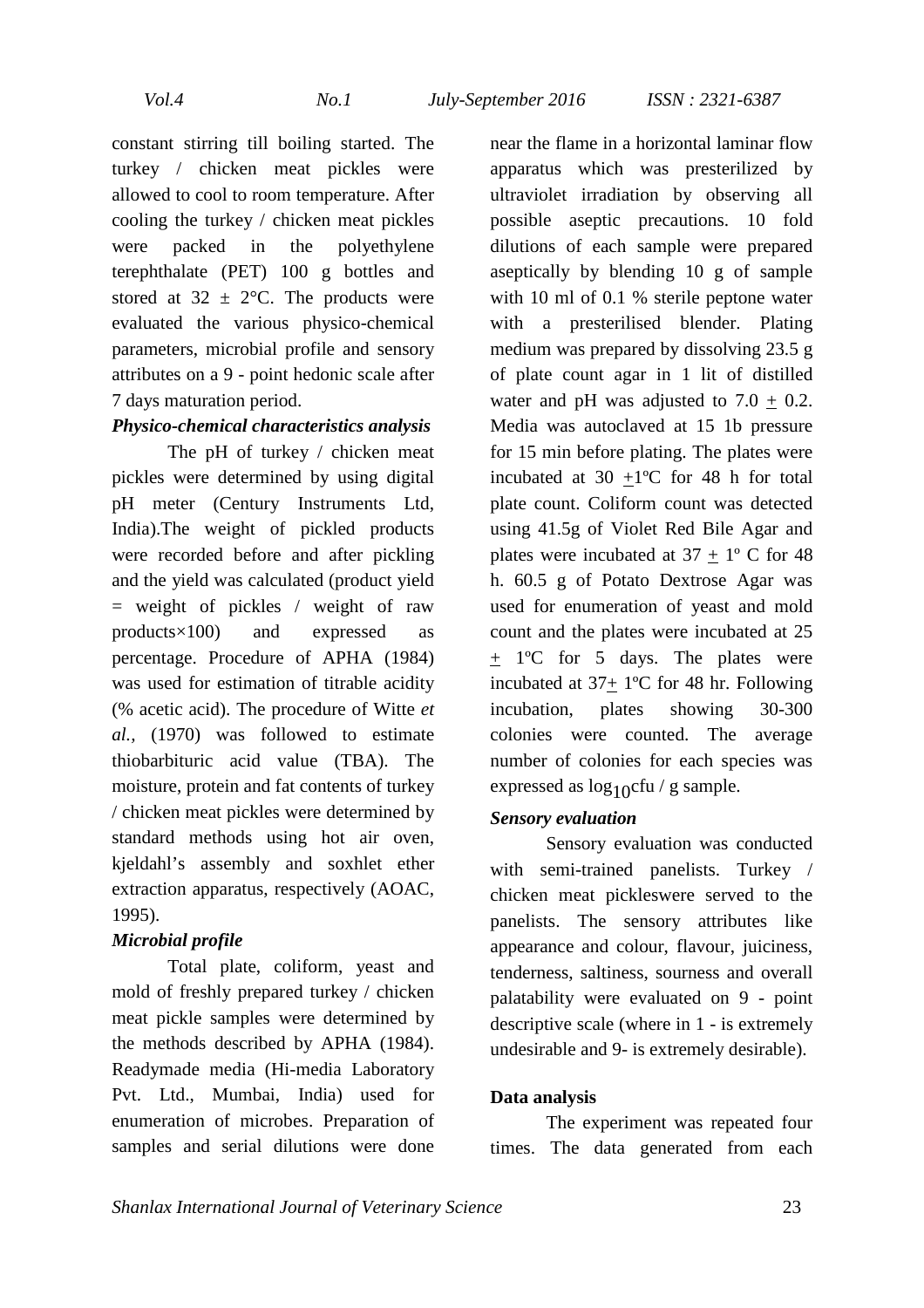experiment were analyzed statistically by following standard procedures (Snedecor and Cochran, 1989) for comparing the means and to determine the effect of treatment.

### **Results and Discussion**  *Physico-chemical characteristics*

Physico-chemical parameters of control and turkey meat pickles are presented in Table 1. Mean pH value was significantly  $(p<0.01)$  higher for turkey meat pickle as compared to chicken meat pickles. Overall mean for pH value was 4.42±0.10. Higher pH values of turkey

meat pickles might be due to higher pH of fresh turkey meat as compared to broiler meat. The pH reduction in pickles could be attributed to the addition of acetic acid and its absorption into the meat muscle through capillary forces by pressure gradient exerted by internal deformation of the meat (Gault, 1985). Mean pickled product yield was significantly  $(p<0.01)$ higher for turkey meat pickles as compared to chicken meat pickles. Overall mean for pickled product yield was 96.87± 0.11. Low product yield of broiler meat pickle was due to higher cooking loss in broiler meat.

| <b>Parameters</b>                              | <b>Chicken Meat</b><br><b>Pickles (Control)</b> | <b>Turkey Meat</b><br><b>Pickles</b> | <b>Overall mean</b> |
|------------------------------------------------|-------------------------------------------------|--------------------------------------|---------------------|
| pH                                             | $4.12 \pm 0.10^a$                               | $4.72 \pm 0.10^b$                    | $4.42 \pm 0.10$     |
| Product yield (%)                              | $95.22 \pm 0.10^a$                              | $98.52 \pm 0.12^b$                   | $96.87 \pm 0.11$    |
| Titrable acidity (% acetic acid)               | $0.93 \pm 0.17^a$                               | $0.91 \pm 0.14^{b}$                  | $0.92 \pm 0.16$     |
| TBA value<br>$(mg \text{ malonaldehyde} / kg)$ | $0.68 \pm 0.10^a$                               | $0.78 \pm 0.14^b$                    | $0.73 \pm 0.12$     |
| Moisture $(\%)$                                | $68.32 \pm 0.17^a$                              | 63.11 $\pm$ 0.19 <sup>b</sup>        | $65.72 \pm 0.18$    |
| Protein $(\% )$                                | $18.12 \pm 0.14^a$                              | $19.68 \pm 0.17^b$                   | $18.90 \pm 0.16$    |
| Fat $(\% )$                                    | $13.78 \pm 0.12^a$                              | $12.27 \pm 0.14^b$                   | $13.03 \pm 0.13$    |

**Table 1: Physico-chemical characteristics of turkey meat pickles (Mean ± S.E)** 

Number of observations  $=$  4

Means bearing different superscripts row- wise differ significantly (P<0.05).

The mean titrable acidity value was significantly  $(p<0.01)$  higher for chicken meat pickle as compared to turkey meat pickle. This difference was due to critical absorption of acetic acid into the meat muscle. Similar observation was also made by Sahu *et al*. (2012). There was a significant  $(p<0.01)$  higher TBA values was observed in turkey meat pickles as compared to chicken meat pickles but the values remained well within the threshold limit of limit of 1-2 mg malonaldehyde / kg of cooked meat products (Watts, 1962). A positive correlation between microbial

load and TBA value was reported. Increase of microbial load in meat samples caused increased oxidative charges (Jay, 1996).

Moisture content was significantly (p<0.01) lower in turkey meat pickles as compared to broiler chicken meat pickles. This lower moisture content of the turkey meat pickles might be due to the more evaporation of water during cooking. Significantly  $(p<0.01)$  higher protein content value was observed in turkey meat pickles as compared to chicken meat pickles. Significantly  $(p<0.01)$  increased fat content value observed in chicken meat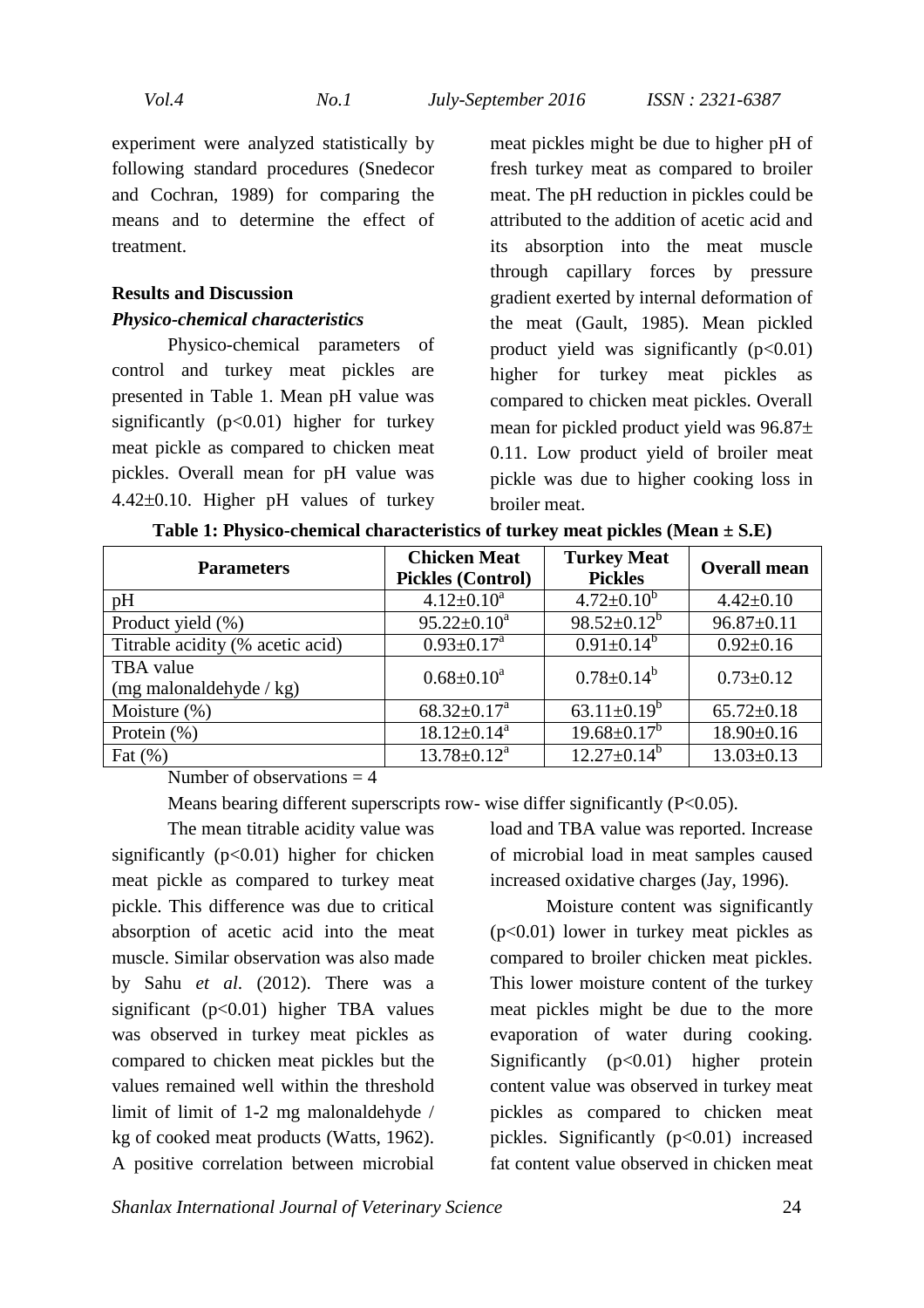pickles as compared to turkey meat pickle. The variation might be due to due to drastic reduction of moisture content (Wani and Majeed, 2014) and addition of oil during pickle processing and absorption of fat during frying in oil (Jindal and Bawa, 1998).

#### *Microbial profile*

Microbial profiles of control and turkey meat pickles are presented in Table 2. The mean total plate count, coliform

count and yeast and mould count were 1.22±0.12 and 1.32±0.16, 1.43±0.11 and 1.56±0.17 and 1.17±0.14 and 1.19±0.12 for chicken and turkey meat pickles, respectively. Significantly  $(p<0.01)$  higher microbial counts were observed in turkey meat pickles as compared to chicken meat pickles and the microbial counts were within the standard stipulated for cooked meat products (Jay, 1996).

| <b>Microbial profile</b> | <b>Chicken Meat</b>        | <b>Turkey Meat</b> | <b>Overall</b>  |
|--------------------------|----------------------------|--------------------|-----------------|
| (log10cfu/g)             | <b>Pickles (Control)</b>   | <b>Pickles</b>     | mean            |
| Total plate count        | $1.22 \pm 0.12^a$          | $1.32 \pm 0.16^b$  | $1.27 \pm 0.14$ |
| Coliform count           | $1.43 \pm 0.11^a$          | $1.56 \pm 0.17^b$  | $1.50 \pm 0.14$ |
| Yeast and mould count    | $1.17 \pm 0.14^{\text{a}}$ | $1.19 \pm 0.12^b$  | $18\pm 0.13$    |

**Table 2: Microbial profile (log10cfu/g) of turkey meat pickles (Mean ± S.E)** 

Number of observations  $=$  4

Means bearing same superscripts row- wise do not differ significantly  $(P<0.01)$ .

#### *Sensory characteristics*

Sensory attributes of control and turkey meat pickles are presented in Table 3. The sensory attributes score for appearance and colour, flavor and juciness were significantly  $(p<0.01)$  higher for turkey meat pickles as compared to chicken meat pickles. However, tenderness, saltiness and sourness scores

significantly higher in chicken meat pickles as compared to turkey meat pickles. The overall acceptability scores between turkey meat pickles and chicken meat pickles were non-significant and turkey meat pickles was rated to very acceptable and were coparable to chicken meat pickles.

| Parameters*           | <b>Chicken Meat</b>          | <b>Turkey Meat</b>    | <b>Overall mean</b> |  |  |
|-----------------------|------------------------------|-----------------------|---------------------|--|--|
|                       | <b>Pickles (Control)</b>     | <b>Pickles</b>        |                     |  |  |
| Appearance and colour | $7.50 \pm 0.11$ <sup>a</sup> | $7.60 \pm 0.10^b$     | $7.55 \pm 0.16$     |  |  |
| Flavour               | $7.10 \pm 0.12^a$            | $7.20 \pm 0.12^{b}$   | $7.15 \pm 0.12$     |  |  |
| Juciness              | $7.30 \pm 0.10^a$            | $7.40 \pm 0.14^b$     | $7.35 \pm 0.12$     |  |  |
| Tenderness            | $7.20 \pm 0.13$ <sup>a</sup> | $7.10\pm0.11^{\rm b}$ | $7.15 \pm 0.12$     |  |  |
| <b>Saltiness</b>      | $7.60 \pm 0.14$ <sup>a</sup> | $7.50 \pm 0.12^b$     | $7.55 \pm 0.13$     |  |  |
| <b>Sourness</b>       | $7.50 \pm 0.10^a$            | $7.40 \pm 0.15^b$     | $7.45 \pm 0.13$     |  |  |
| Overall acceptability | $7.37 \pm 0.12^a$            | $7.37 \pm 0.13^b$     | $7.37 \pm 0.13$     |  |  |

**Table 3: Sensory attributes turkey meat pickles (Mean ± S.E)** 

Number of observations = 20

\*Sensory attributes of pickles were evaluated on a  $9$  – point descriptive scale (wherein  $1 =$ extremely undesirable;  $9 =$  extremely desirable).

Means bearing different superscripts row- wise differ significantly (P<0.01).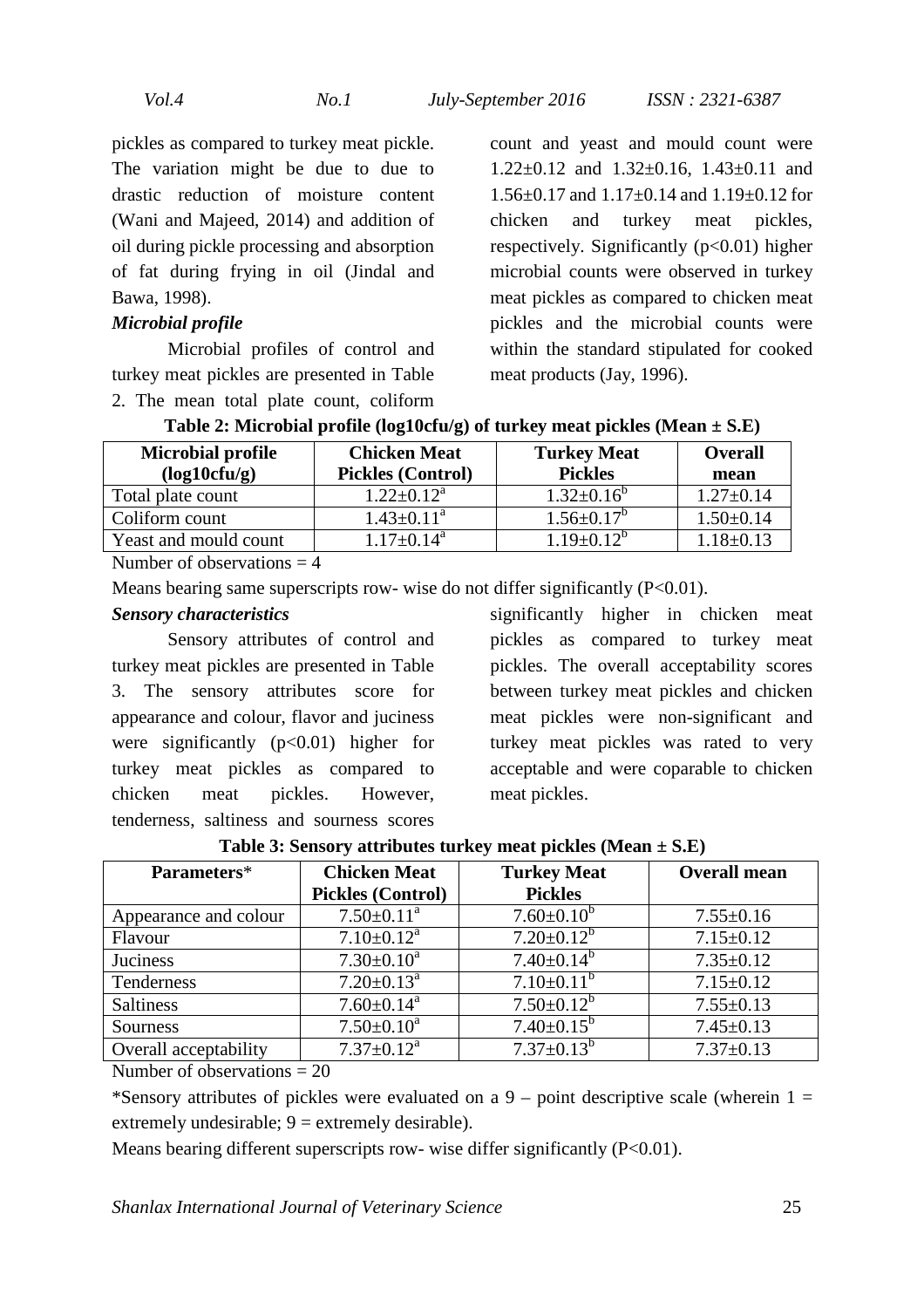#### **Conclusions**

Based on the results of physicochemical parameters, microbial profile and sensory attributes, it can be concluded that turkey meat can be successfully used for value addition into preparation shelf stable pickles with acceptable physico -chemical, microbial and sensory characteristics.

### **References**

- Anna Anandh, M., Richard Jagatheesan, P.N., Senthil Kumar, P., Paramasivam, A. and Rajarajan, G. 2012. Effect of rearing systems on reproductive performance of turkey. *Vet. World*, 5: 226-229.
- AOAC. 1995. Official methods of Analysis. 16th edition. Washington DC, Association of Official Analytical Chemists, Arlington, VA.
- APHA. 1984. In: M.L. Speck (Ed.). Compendium of methods for the microbiological examination of foods.2nd edition.American Public Health Association, Washington DC.
- Gadekar, Y.P., Kokane, R.D., Suradkar, U.S., Thomas, R., Das, A.K. and Anjaeyulu, A.S.R. 2010. Shelf stable meat pickles – a review. *Int.Food Res. J.,* 17: 221 – 227.
- Gault, N.F.S. 1985. The relationship between water holding capacity and cooked meat tenderness in some beef muscles as influenced

by acidic conditions below the ultimate pH. *Meat Sci.*, 15: 15-30.

- Jay, J.M. (1996). Modern food microbiology. 4th edition. CBS publishers and distributors, Delhi, India.
- Jindal, V. and Bawa, A.S. 1988. Utilization of spent hens and soy flour in the preparation of poultry sausages. *Indian J of Meat Sci*., 1: 23-27.
- Sahu, B.B., Kumar, K., Sahu, A.K., Kumar, R., Mohanthy, U.L., Maji, U.J., Noor Jahan, Sahoo, M., Samal, R. and Jayasankar, P. 2012. Quality and storage stability of low acid Murrel (*Channastriatus*) fish pickled at room temperature*. Int. Food Res. J.,* 19: 1629 – 1632.
- Snedecor, G.W. and Cochran, W.G. 1989. Statistical methods. 8th edition. Oxford and IBH publishing Co., Calcutta, India.
- Wani, S.A. and Majeed, D. 2014. Evaluation of quality attributes and storage stability of pickle prepared from chicken gizzard. *J. Meat Sci. & Technol*., 2: 85 – 89.
- Watts, B.M. 1962. Meat products. In: Symposium on food lipids and their oxidation. AVI publishing Co. Inc., Westport CT.